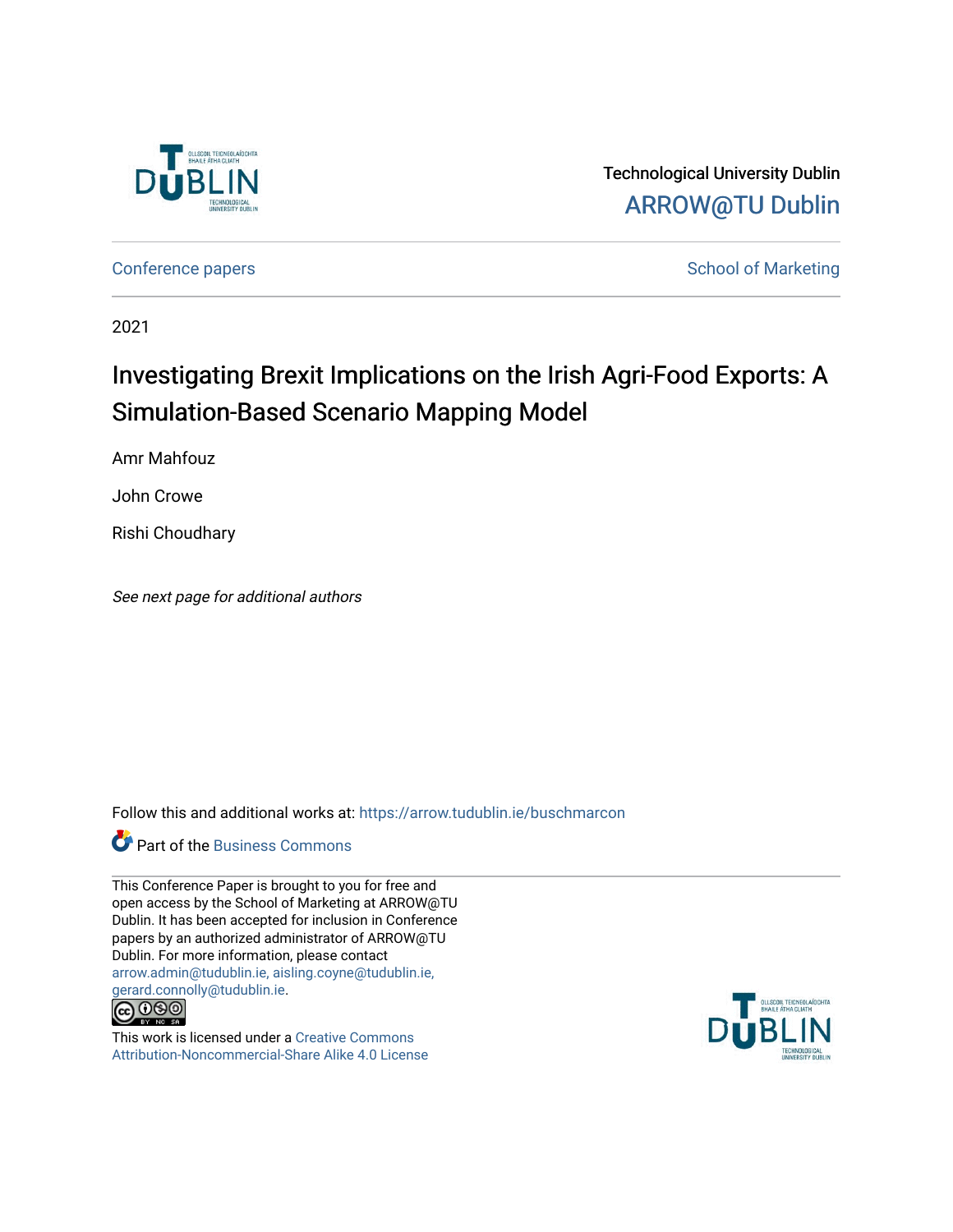## Authors

Amr Mahfouz, John Crowe, Rishi Choudhary, Wael Rashwan, and Aly Owida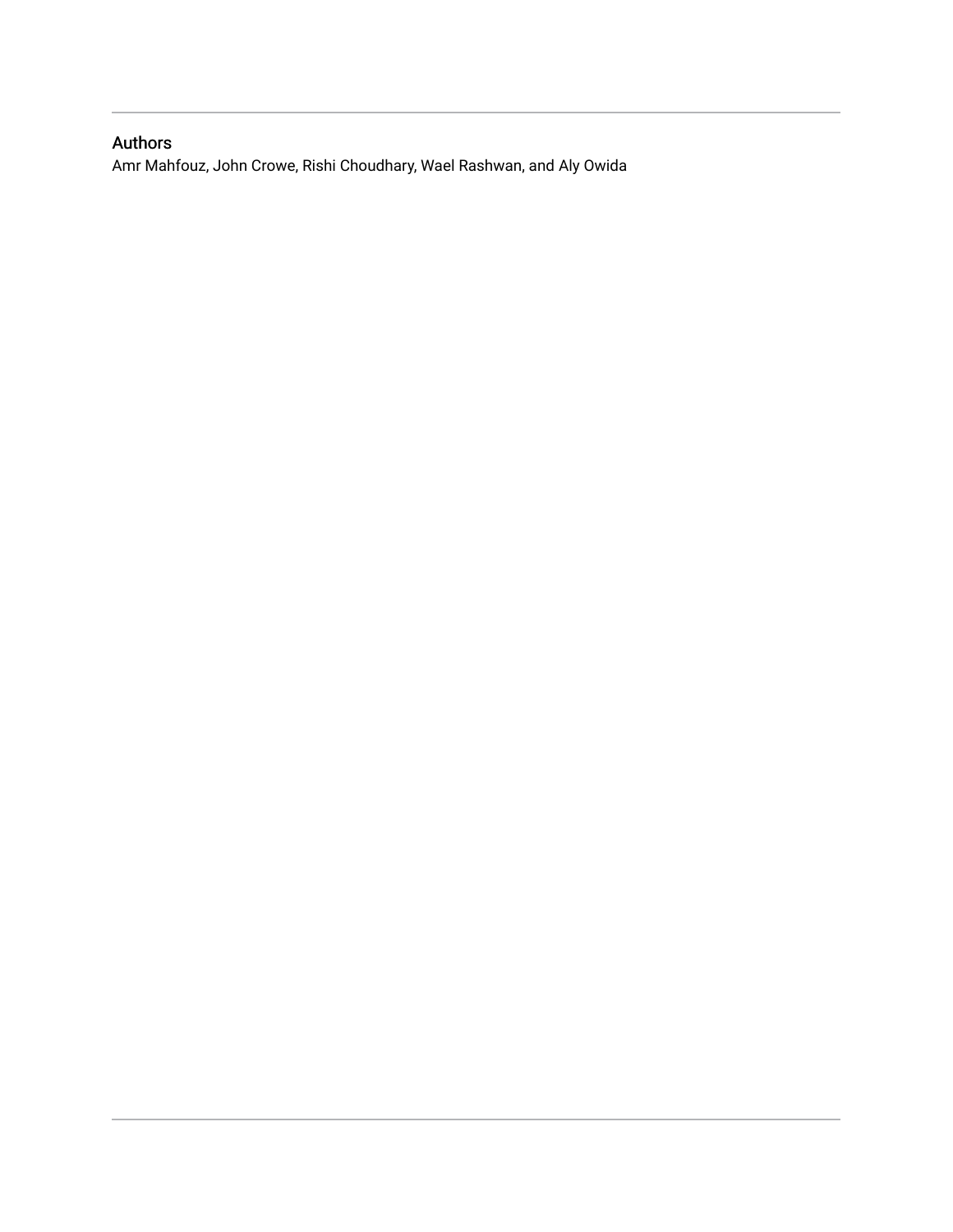See discussions, stats, and author profiles for this publication at: [https://www.researchgate.net/publication/350475253](https://www.researchgate.net/publication/350475253_Investigating_Brexit_Implications_on_the_Irish_Agri-Food_Exports_A_Simulation-Based_Scenario_Mapping_Model?enrichId=rgreq-33146aa2a81dc43dccddf7372effc289-XXX&enrichSource=Y292ZXJQYWdlOzM1MDQ3NTI1MztBUzoxMDI0ODU4OTQ3MzM4MjQwQDE2MjEzNTY4MjIwMzA%3D&el=1_x_2&_esc=publicationCoverPdf)

## [Investigating Brexit Implications on the Irish Agri-Food Exports: A Simulation-](https://www.researchgate.net/publication/350475253_Investigating_Brexit_Implications_on_the_Irish_Agri-Food_Exports_A_Simulation-Based_Scenario_Mapping_Model?enrichId=rgreq-33146aa2a81dc43dccddf7372effc289-XXX&enrichSource=Y292ZXJQYWdlOzM1MDQ3NTI1MztBUzoxMDI0ODU4OTQ3MzM4MjQwQDE2MjEzNTY4MjIwMzA%3D&el=1_x_3&_esc=publicationCoverPdf)Based Scenario Mapping Model

#### **Conference Paper** · December 2020

|                       | DOI: 10.1109/WSC48552.2020.9384056                                                                                  |                                                                                                                             |  |  |  |
|-----------------------|---------------------------------------------------------------------------------------------------------------------|-----------------------------------------------------------------------------------------------------------------------------|--|--|--|
| <b>CITATIONS</b><br>0 |                                                                                                                     | <b>READS</b><br>49                                                                                                          |  |  |  |
|                       | 5 authors, including:                                                                                               |                                                                                                                             |  |  |  |
| <b>OFF</b>            | <b>Amr Mahfouz</b><br>Technological University Dublin - City Campus<br>21 PUBLICATIONS 316 CITATIONS<br>SEE PROFILE | <b>Rishi Choudhary</b><br>Technological University Dublin - City Campus<br>4 PUBLICATIONS 0 CITATIONS<br><b>SEE PROFILE</b> |  |  |  |
|                       | John Crowe<br>Technological University Dublin - City Campus<br>17 PUBLICATIONS 58 CITATIONS<br>SEE PROFILE          | <b>Wael Rashwan</b><br>Technological University Dublin - City Campus<br>15 PUBLICATIONS 108 CITATIONS<br><b>SEE PROFILE</b> |  |  |  |

**Some of the authors of this publication are also working on these related projects:**



Leanness Assessment and Benchmarking [View project](https://www.researchgate.net/project/Leanness-Assessment-and-Benchmarking?enrichId=rgreq-33146aa2a81dc43dccddf7372effc289-XXX&enrichSource=Y292ZXJQYWdlOzM1MDQ3NTI1MztBUzoxMDI0ODU4OTQ3MzM4MjQwQDE2MjEzNTY4MjIwMzA%3D&el=1_x_9&_esc=publicationCoverPdf)

Project

Supply Chain Resilient: Enablers and Barriers [View project](https://www.researchgate.net/project/Supply-Chain-Resilient-Enablers-and-Barriers?enrichId=rgreq-33146aa2a81dc43dccddf7372effc289-XXX&enrichSource=Y292ZXJQYWdlOzM1MDQ3NTI1MztBUzoxMDI0ODU4OTQ3MzM4MjQwQDE2MjEzNTY4MjIwMzA%3D&el=1_x_9&_esc=publicationCoverPdf)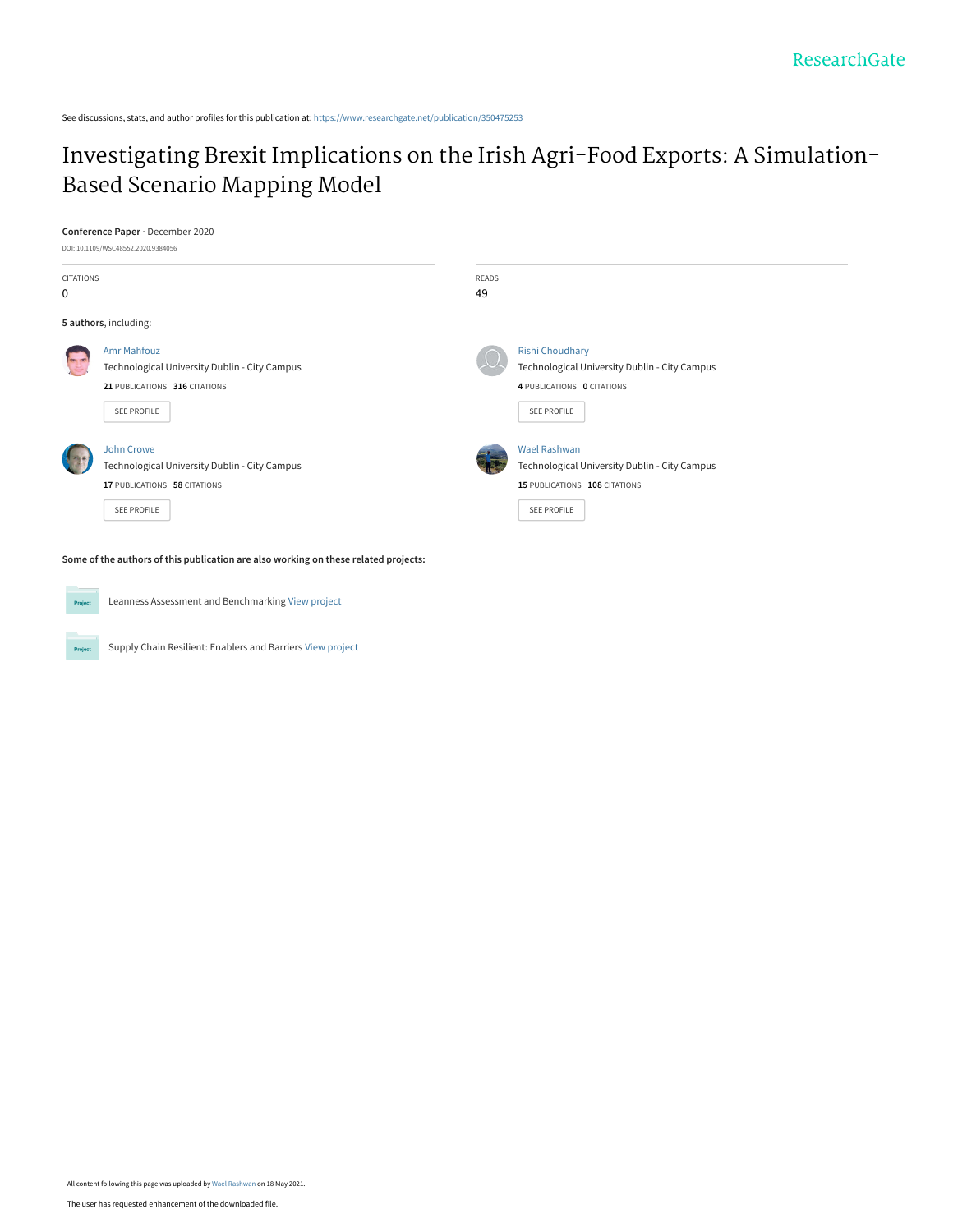#### INVESTIGATING BREXIT IMPLICATIONS ON THE IRISH AGRI-FOOD EXPORTS: A SIMULATION-BASED SCENARIO MAPPING MODEL

Amr Mahfouz Rishi Choudhary John Crowe Wael Rashwan

3S Group, College of Business Technological University Dublin

> Aungier St. Dublin 2, IRELAND

Aly Owida

Department of Industrial and Management Engineering, Arab Academy for Science, Technology and Maritime Transport Abu-Kir Campus, P.O. Box 1029 Alexandria, EGYPT

#### ABSTRACT

The Irish economy is highly dependent on the UK market with a total export value surpassing  $\epsilon$  14 billion. Several reports have warned of severe bottlenecks at the Irish and British ports if new customs checks are reintroduced. A significant disruption is also expected to the traffic flow between Ireland and Britain because of the lack of proper checking infrastructure at some ports. This situation will cause devastating impact on the competitive advantage of various Irish exports to the UK market, particularly limited-shelf-life products. Hence, a simulation model has been developed to investigate three Brexit scenarios: 1) applying non-tariff barriers at ports, 2) replacing the UK Landbridge with direct routes to continental Europe, and 3) lack of checking infrastructure at the UK ports. The scenarios' implications on the transportation time and shelf life of Irish Cheese exports to the UK are investigated, leading to one recommendable scenario.

#### 1 INTRODUCTION

As consumers, we often assume that the right products will be available to buy in retail outlets and online platforms 365 days a year. Consumer perception is that of a simple service delivery, but the reality is a complex, uncertain, and time-sensitive supply chain network. This network pervades every dimension of our lives. It is so intrinsic to our everyday activities that any potential risk of supply disruption or failure can have costly consequences for businesses and consumers alike [\(Crowe et al. 2015\)](#page-13-0). This risk was amplified in 2016 by the UK's decision to exit from the EU, where Ireland is facing unprecedented challenges from political, social, and wider economic perspectives. Coupled with its geographical location as an island nation on the periphery of mainland Europe, Ireland is very vulnerable to supply chain disruptions, especially via maritime transport.

Irish maritime transport is a strategic route-to-market infrastructure, connecting the country to the majority of its international markets. According to the Irish Maritime Development Office (IMDO), more than 90 % of Ireland's international trade volume moves through its ports [\(IMDO 2019\)](#page-13-1). Apart from their close trade relationship, where the UK is Ireland's third-largest trade partner [\(Ward 2020\)](#page-14-0), Ireland has historically relied on the UK road and ports network, known as the UK Landbridge [\(Vega and Evers 2016\)](#page-14-1) as the primary route-to-market to mainland Europe. The UK Landbridge is favored by traders in high-value or time-sensitive goods, because it offers a border-free land bridge with high-frequency short sea crossings, and significantly faster transit times than alternative routes. Ireland is also part of the European TEN-T network North Sea–Mediterranean core network corridor, where the UK infrastructure is an integral part [\(Breen et al. 2018\)](#page-13-2). The uncertainty of border-free crossings has now put the attractiveness of this route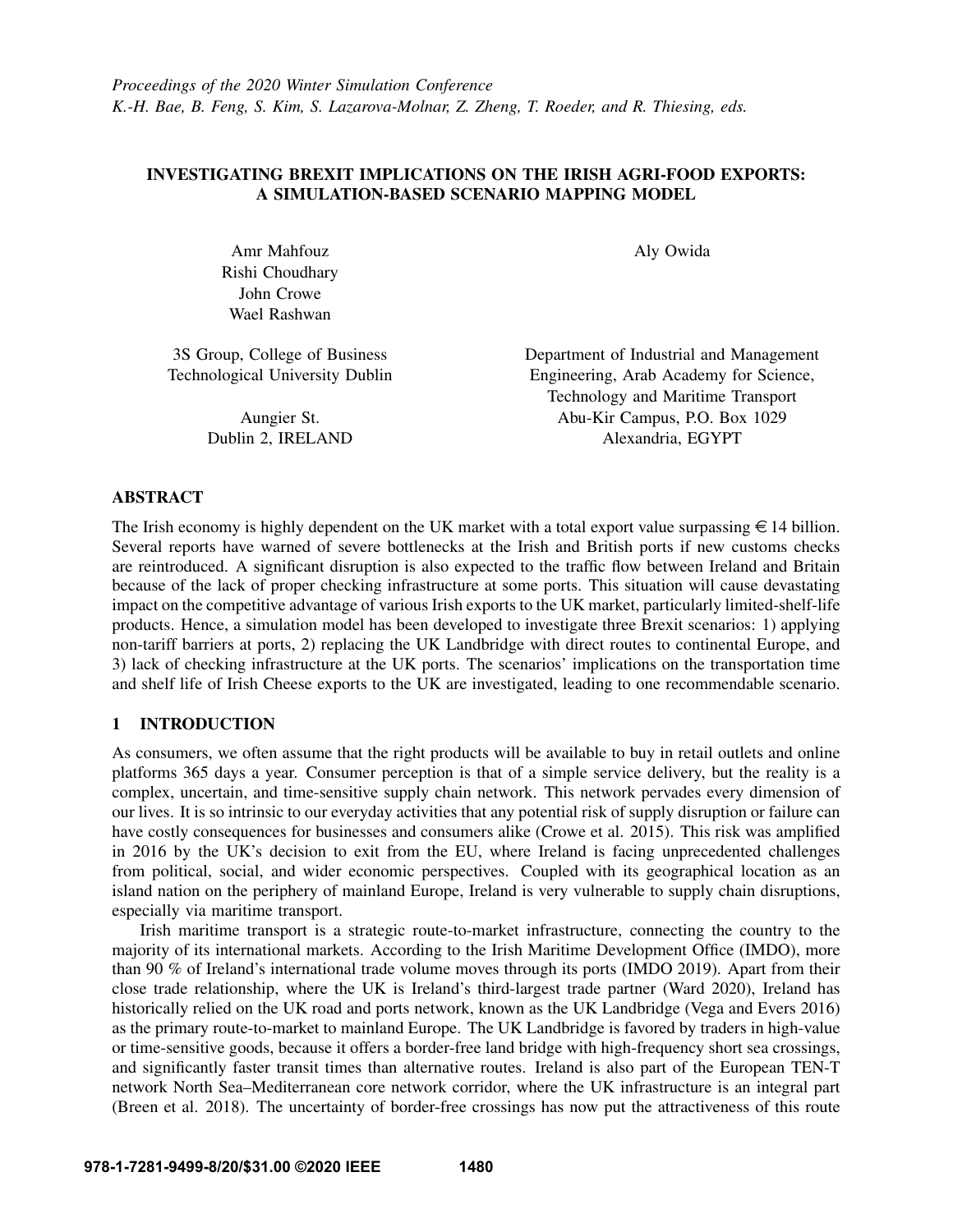under huge scrutiny. In fact, the Irish government's core mission to mitigate the risk of trade disruption caused by Brexit is to maintain a close trade between the UK and the EU including Ireland whilst minimizing the regulatory burden for all goods transiting the UK Landbridge [\(Irish Government 2017\)](#page-13-3).

The remainder of this paper explores how innovations through simulation can be used to understand and mitigate post-Brexit Irish supply chain disruptions. Section 2 reviews the literature focusing on the implications of Brexit and methods used to study supply chain disruptions, whilst Section 3 highlights the underlying problem that needs to be resolved. Sections 4 and 5 explain the model development and result analysis, and finally Section 6 concludes the article.

#### 2 LITERATURE REVIEW

Recently, researchers have shown an increased interest in Brexit and the different aspects of its implications. Several studies have highlighted the negative impact of Brexit on the EU-UK trade, particularly the trade relationship between Ireland and the UK [\(Cheptea and Huchet 2019\)](#page-13-4). For instance, [Lawless et al. \(2019\)](#page-13-5) addressed the effect of Brexit on the south-north trade in Ireland. [Morchid and O'Mahony \(2019\)](#page-14-2) assessed the impact of Brexit on the transport sector in Ireland assuming a hard border between Ireland and Northern Ireland. On the other hand, Brexit would have an impact on the trade flow between Ireland and Great Britain and on Ireland's trade relationship with other EU member states through the use of the UK Landbridge. Hence, [Vega et al. \(2018\)](#page-14-3) suggested that the maritime freight transport demand for export trade shipments from Ireland to continental Europe would likely increase as an alternative route to the UK Landbridge. Moreover, [Lawless and Morgenroth \(2019\)](#page-13-6) estimated the impact of a hard Brexit on both product and sector levels across the EU and identified Ireland as the most-exposed member state to Brexit risk by losing 4 % of its total exports.

Evidence suggests that Irish agri-food exports are among the sectors that are most affected by Brexit. According to [Lawless and Morgenroth \(2019\),](#page-13-6) agri-food trade is vulnerable to a World Trade Organization (WTO) arrangement between the UK and the EU, including Ireland. Limited shelf life and food quality measures are the main reasons for such vulnerability. Different studies have examined the consequences of Brexit on the Irish agri-food sector. [Matthews \(2017\)](#page-13-7) suggest that Brexit would have profound implications for Ireland's agri-food sector and would be unambiguously negative for Irish producers and exporters. [Donnellan and Hanrahan \(2016\)](#page-13-8) identified the Irish dairy and beef sectors as the sectors most certain to be affected by Brexit. However, the literature lacks quantitative studies that identify Brexit implications on Irish agri-food exports.

The potential re-introduction of customs and sanitary and phytosanitary standards (SPS) checks as a consequence of Brexit will severely disrupt the Irish and British ports' operations leading to bordercrossing bottlenecks. In the border-crossing context, [Sardar and Lee \(2015\)](#page-14-4) suggested an approach to quantify complexity and its impact on supply chain disruption. However, the authors highlighted that the majority of the research on border-crossing bottlenecks is either descriptive or lacks a supply chain focus. In addition, port operation disruptions will cause transportation delays, uncertain transit times, and morecomplex supply chains. Hence, Irish agri-food exports will be significantly exposed to disruption and risk, in particular, with respect to perishable food supply chains. Given its operational complexities [\(Nyamah](#page-14-5) [et al. 2017\)](#page-14-5) and being subject to SPS checks, the agri-food sector is highly vulnerable to Brexit disruptions and risks. A considerable amount of literature has been published on disruption and risk management in the agri-food industry and agri-food supply chains. [Bachev \(2013\)](#page-13-9) analyzed risk management in the agri-food sector by identifying the different types of risks and the modes of their management. [Srivastava](#page-14-6) [et al. \(2015\)](#page-14-6) carried out a structural analysis of potential supply chain risks and performance measures in fresh food retail. [Zhao et al. \(2017\)](#page-14-7) conducted a systematic review on risk sources and resilience factors in agri-food supply chains. [Septiani and Astuti \(2017\)](#page-14-8) reviewed the supply chain risk management literature for agri-food industries to identify research advancements. Moreover, [Yu and Huatuco \(2016\)](#page-14-9) and [Prakash](#page-14-10) [et al. \(2017\)](#page-14-10) addressed risk management for dairy supply chains in China and India, respectively.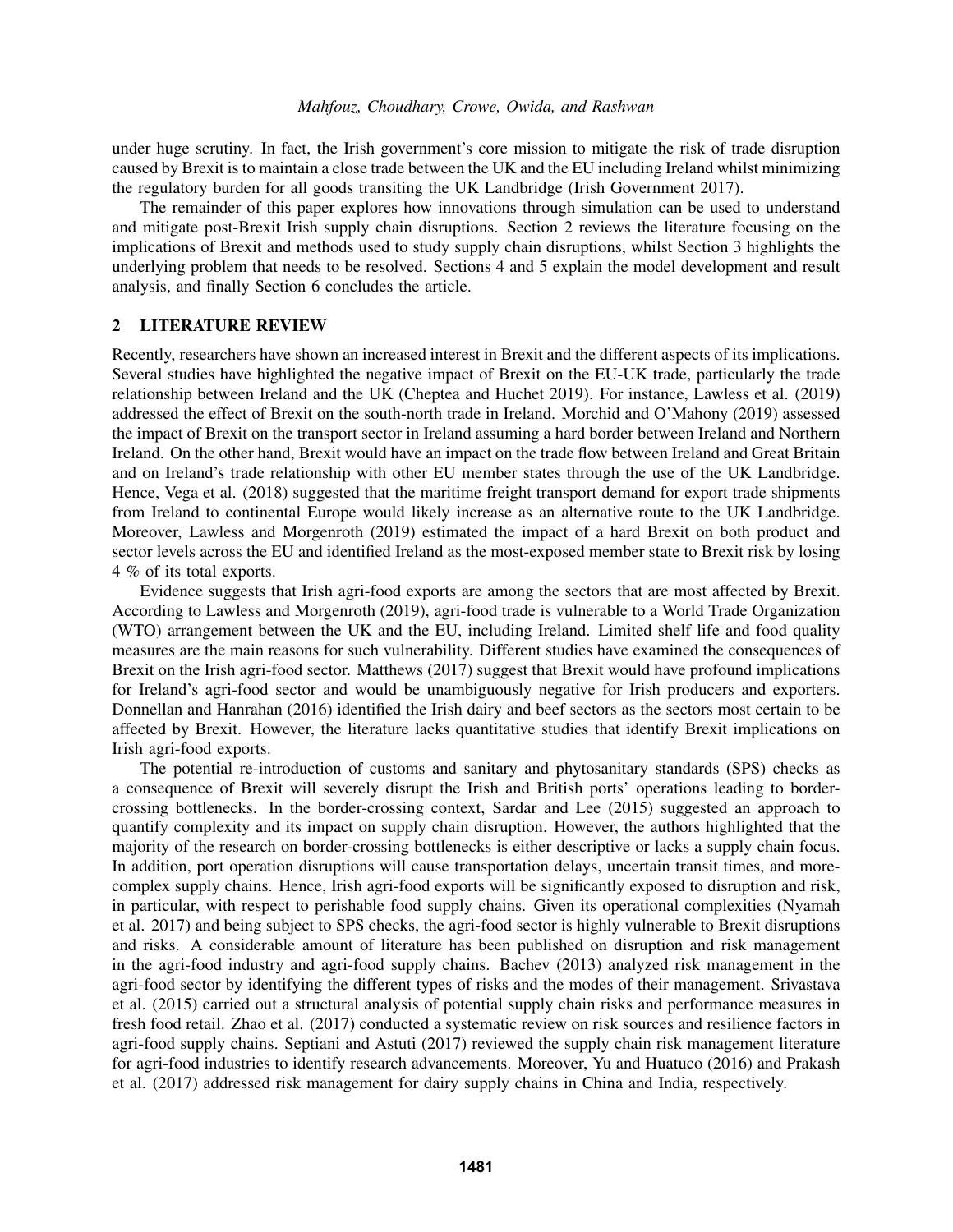Many authors utilized simulation to effectively model and quantify the impact of disruption and risk. In the context of the agri-food industry, [Jacxsens et al. \(2010\)](#page-13-10) assessed the impact of climate change and risks associated with the fresh produce supply chain using simulation. Moreover, [Leblanc et al. \(2015\)](#page-13-11) presented a national produce supply chain database for food safety risk analysis that was used in the development of an integrated simulation tool. On the other hand, [Crainic et al. \(2018\)](#page-13-12) highlighted the use and importance of simulation within the field of operations research to manage the complexity of intermodal transport systems and support decision-making processes. For example, simulation has been used by [Vilko and Hallikas](#page-14-11) [\(2012\)](#page-14-11) to evaluate the overall risk impact of delay of multimodal maritime supply chains. [Siswanto et al.](#page-14-12) [\(2018\)](#page-14-12) examined supply disruptions and congestion problems for sea-transport-based fertilizer products using simulation. In relation to Brexit, [Vega et al. \(2018\)](#page-14-3) used simulation to analyze the potential impact of Brexit on maritime freight transport demand from Ireland to continental Europe. [O'Connor et al. \(2019\)](#page-14-13) utilized simulation to examine demand and substitutability across terminals in the Irish ports network. [Mahfouz et al. \(2019\)](#page-13-13) developed a simulation model to examine different transportation decisions of agri-fresh produce supply chains between Ireland and Northern Ireland after Brexit. However, simulation has been rarely used to model the potential effects of different policy scenarios stemming from a possible no-deal Brexit and to quantify their implications on the Irish agri-food exports.

#### 3 PROBLEM CONTEXT

As noted in Section 1, Brexit has presented a significant and immediate threat to the Irish economy. The Irish government has identified the impact on trade as a priority in policy development and risk mitigation. After the UK government's formal request to leave the European Union on 29<sup>th</sup> March 2017, the official withdrawal process set out in Article 50 commenced. In July 2019, the Irish government published a detailed paper on its approach to this complex process, based on the negotiation guidelines developed by the European Council of the EU. This working paper focuses on government policy, including the Article 50 process from an Irish perspective; the financial commitments of withdrawal; future relationships between the UK and the EU; and finally the impact on the Irish economy and society [\(Irish Government 2019\)](#page-13-14). The extended timelines of Article 50 agreements anticipate a trade deal to be in place by the end of 2020, although most observers consider this to be an extremely challenging timeline [\(Bord Bia 2019\)](#page-13-15). It is widely accepted that the three most-likely outcomes are:

- 1. Agreement with very strong alignment to the EU rules: the UK leaves the EU with a free trade agreement that is strongly aligned with the EU rules on 1<sup>st</sup> January 2021.
- 2. Agreement with very weak alignment to the EU rules (Canada Style FTA): the UK leaves the EU with a free trade agreement that is weakly aligned with the EU rules on  $1<sup>st</sup>$  January 2021.
- 3. Hard Brexit: the UK leaves the EU without a free trade agreement in place on  $1<sup>st</sup>$  January 2021 causing a hard border in the Irish Sea and introducing new custom and SPS checks in the Irish ports.

There is a high variation of requirements (resources, infrastructures, port capacities, etc.) needed to plan for a strongly aligned agreement and a hard Brexit, or cliff-edge outcome. It is this level of uncertainty that is having a devastating effect on the ability of the agri-food sector policy and decision makers to invest in long-term plans. Firstly, upon leaving the EU, the UK will accede to the Common Transit Convention (CTC). Depending on which outcome has been successfully negotiated, the application of certain EU rules and procedures with regard to SPS controls on animals and products of animal origin remains uncertain. Therefore, throughput rates at ports and overall transit times from the point of origin to the final destination could be significantly higher, but to date this impact remains unknown [\(Irish Government 2019\)](#page-13-14). Secondly, any potential increase in transit times will severely impact the shelf life of short-life-cycle food produce, such as semi-hard and soft cheeses. According to the food safety authority of Ireland (FSAI), the shelf life of some soft cheeses can be less than one week, with a high risk of supporting the growth of harmful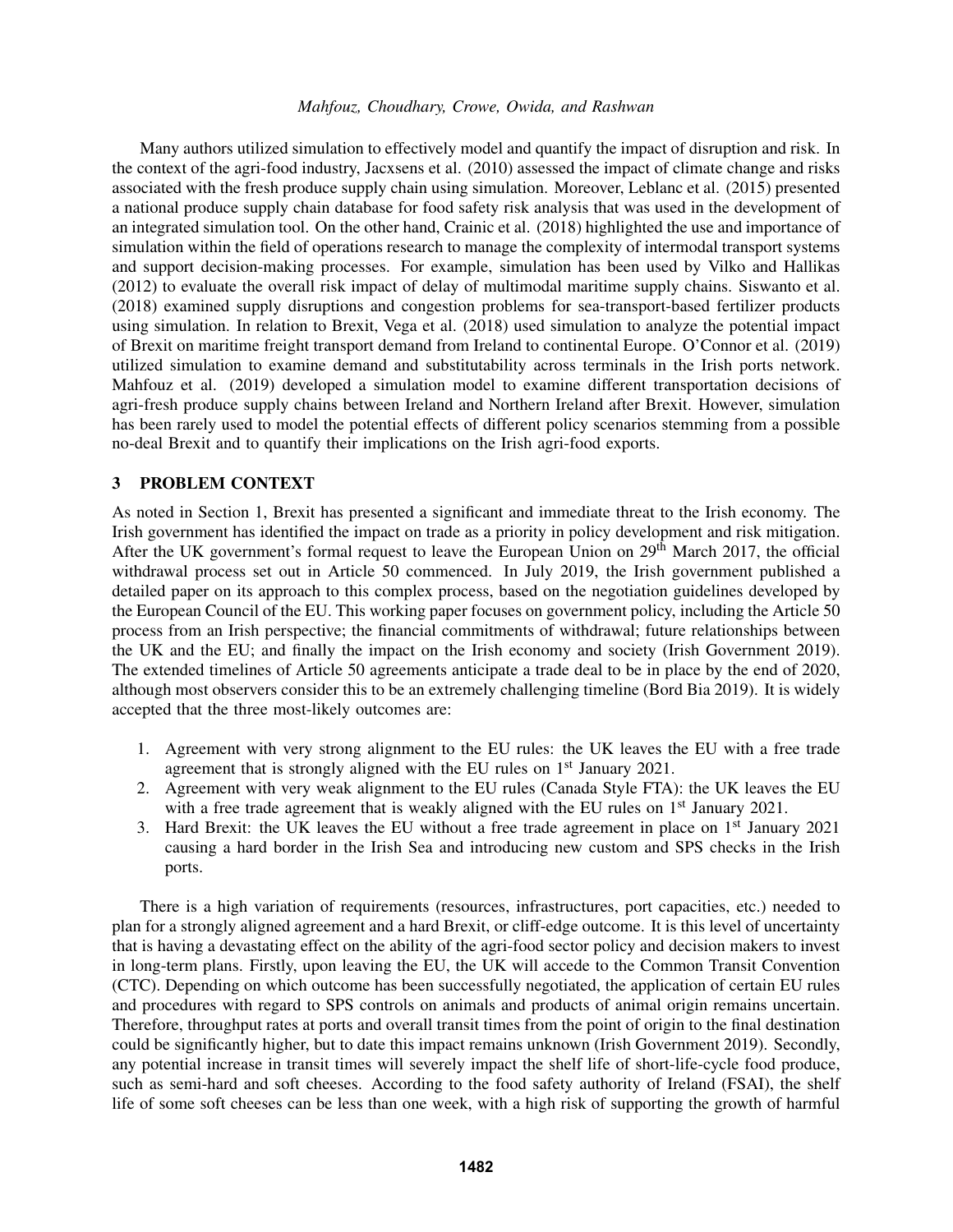L monocytogene's if shelf life decreases or storage conditions deteriorate [\(FSAI 2019\)](#page-13-16). Thus, even a 24-hour delay at a port can decrease the shelf life by 20 % and increase the risk of harmful pathogenic growth. Therefore, it is of critical importance that supply chain decision makers within the cheese sector understand the potential costly risks involved in both transit times and shelf life that each post-Brexit scenario will bring.

#### 4 METHODOLOGY

The simulation model focuses on Roll-on/Roll-off (Ro/Ro) maritime transport connectivity between Ireland, the UK, and other EU member states. In total, 16 maritime routes are identified, including Ireland-UK (east-west corridor), UK-EU (channel tunnel), Ireland-EU (using the UK as a land bridge), and Ireland-EU (direct routes). The dynamics of the freight flow between different maritime corridors were set based on the four main entities: products, trucks, ports, and vessels. The simulation starts by generating the number of inbound and outbound trucks needed to transfer the products between various ports of Ireland, the UK, and the EU. On their arrivals to the origin ports, the trucks roll-on to the vessels. Then, based on the vessels' frequencies or capacities, they sail to their destinations according to the identified maritime routes. Upon arrival to their destined port, trucks roll-off from the vessels and depart to their destinations.

Moreover, two types of truck transportation are considered in the model: 1) accompanied trucks (i.e., trucks that roll-on/off the ship with the driver), and 2) unaccompanied trucks (without driver). This model captures the current situation where no checks are required for both inbound and outbound vehicles. However, the UK has exited the European Union and a single market, which makes tariff and non-tariff barriers inevitable. Hence, along with the overall flow of trucks and products, custom and SPS checks are also included. The process mappings of various checks are depicted in Figure [1.](#page-7-0)

An agent-based model and discrete event model along with geographic information system (GIS) features included in the simulation software AnyLogic 8.4 were applied. Specifically, agent-based modelling is used for communication between the four main entities (products, trucks, vessels, and ports). On the other hand, discrete event modelling is applied for sequencing the procedures inside the different agents. In total, 15 agents were used to mimic the flow of import and export products along with one main agent, which was used to depict the interaction between different agents. The various agents include suppliers (starting location of trucks), distributors (end location of trucks), and ports in Ireland and GB.

#### 5 IRISH CHEESE EXPORTING: A USE CASE

In 2018, the Irish agri-foods sector contributed nearly  $\epsilon$  15 billion to the economy and is Ireland's most important indigenous industry, employing 8 % of the total workforce [\(DAFM 2019\)](#page-13-17). The sector exports to over 180 countries, and the UK remains its largest trading partner with 41 % of all exports. Dairy produce is the largest product category exported with 34 % of total global trade, with cheese produce accounting for over  $\epsilon$  800 million exports per year alone [\(DAFM 2019\)](#page-13-17). Cheese products are extremely vulnerable to Brexit due to the importance of trade with the UK. Cheddar cheese in particular is most at risk, with over 50 % of all exports going to the UK market [\(Euromonitor 2019\)](#page-13-18). Cheese is also Ireland's largest dairy export by volume, meaning it will be most impacted by delays at ports caused by the potential reintroduction of customs or border controls due to Brexit.

#### 5.1 Use Case Setting

The simulation model has been designed in a way that it can be easily adapted to different types of sectors and their subcategories. In this case study, a focus was put on one of the subcategories of the agri-food sector in Ireland, i.e., the cheese industry. The aim of the simulation model is to analyze and quantify the expected disruptions and delays at Irish ports after Brexit and their impact on the cheese produce flow between Ireland and the UK. The model will investigate three post-Brexit scenarios: 1) applying non-tariff barriers at Ireland's and the UK's ports; 2) replacing the UK Landbridge with direct maritime routes to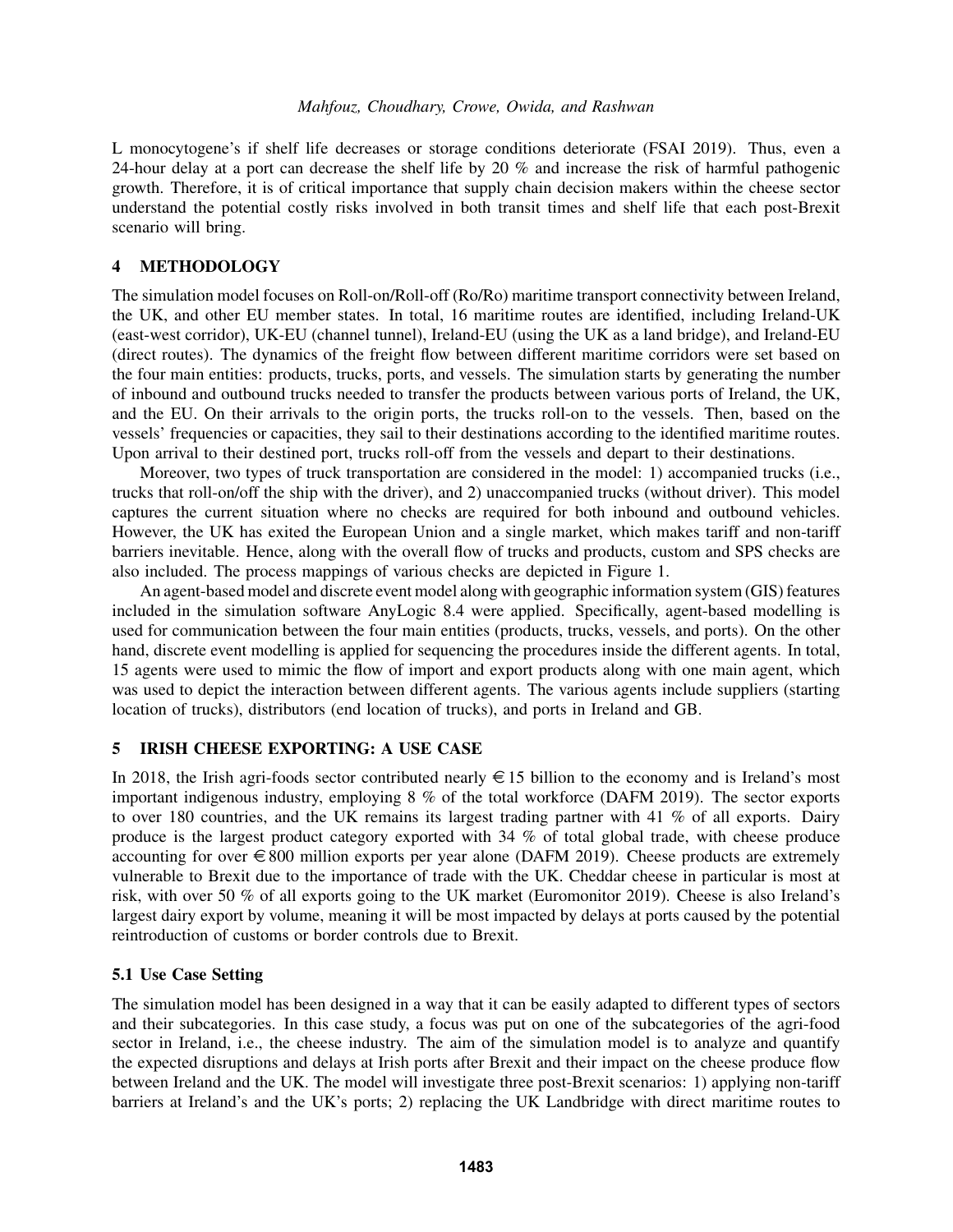



<span id="page-7-0"></span>Figure 1: Conceptual model of incoming and outgoing truck checks.

mainland Europe; and 3) lack of checking infrastructure at the UK ports and their implications on the transportation time and shelf life of the Irish cheese exported to the UK market.

#### 5.2 Data Sources and Calibration

The data are divided into subtypes, which were collected from several data sources. Firstly, with regard to the trade flow between Ireland, the UK, and the EU, product volumes across different ports were collected from publications of the Central Statistics Office, Ireland (CSO), the Office of National Statistics (UK), Eurostat, and the Irish Maritime Development Office (IMDO). The average unit weight (AUW) metric is used to convert the Ro/Ro trade volumes into the number of trucks [\(Breen et al. 2018\)](#page-13-2).

Secondly, the custom and SPS checks procedures were gathered from reports of the Irish Tax and Custom (Revenue) and from the Department of Agricultural, Food and the Marine (DAFM). In addition, site visits to Irish ports (Rosslare Europort and Dublin) were undertaken to achieve a clearer picture of operations, transportation activities, and changes in administrative procedures. However, the check timings and their frequencies are estimated based on expert information and assumptions.

Finally, information about the vessels that serve the routes of the studied maritime corridor was collected. Six shipping companies operate in the various corridors and provide Ro/Ro transportation services including Irish Ferries, Stena Line, SeaTruck, P&O Ferries, CLDN, and Britany Ferries. The companies' websites were used to collect data regarding vessel routes, departure frequency, and maximum load capacity in terms of freight units. Also, several meetings were conducted with different industrial stakeholders and haulers to gain a better understanding of the shipping processes.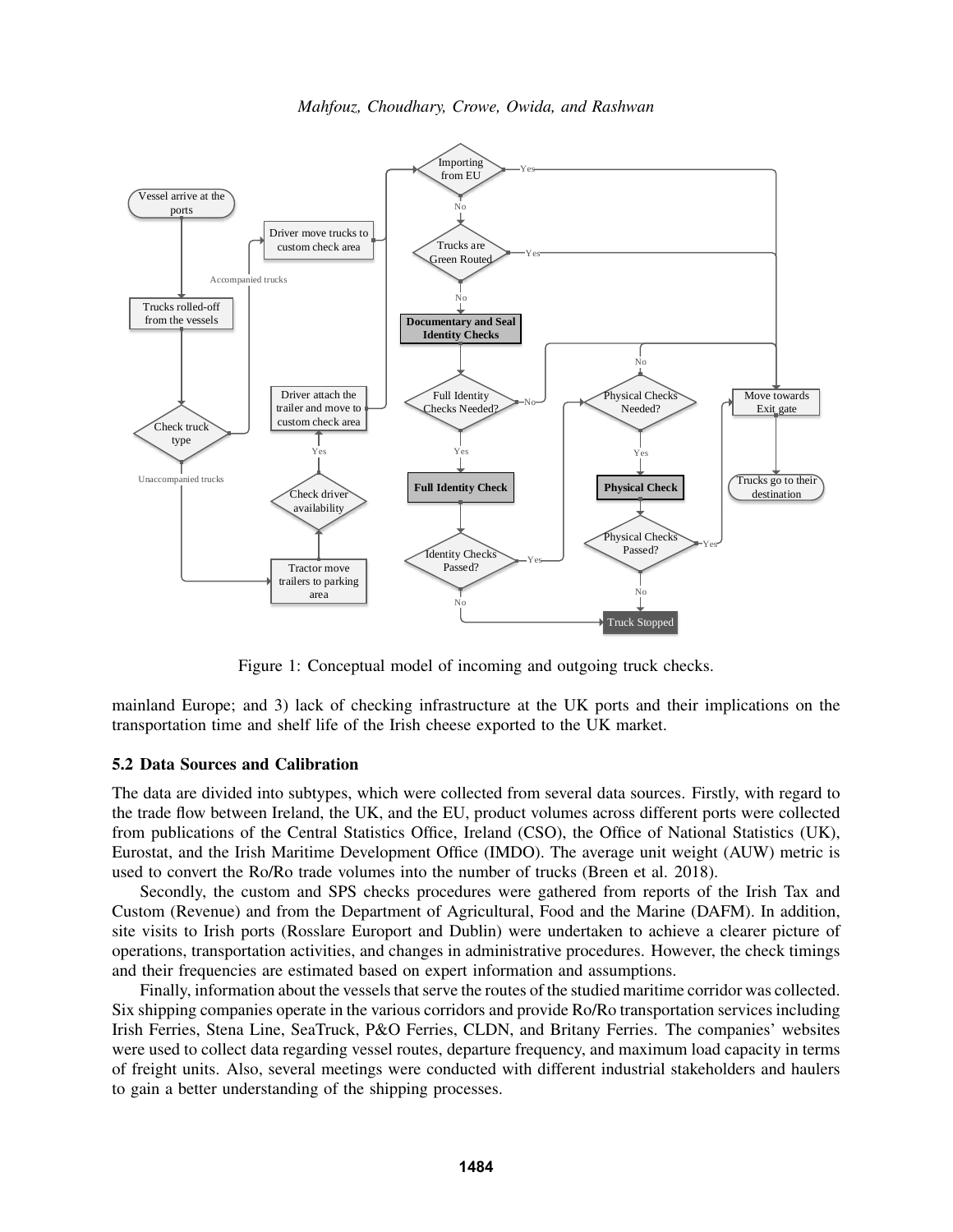#### 5.3 Model Validation

To reduce the model development cycle time and to increase the confidence in the results, verification and validation were executed throughout the development phases of the simulation model. After each development phase, the model was verified and validated in conjunction with the completed phases. For the verification process, the model logic was verified to ensure that trucks and vessels follow the correct routes as expected. This was achieved by tracing and debugging functions besides the visual tracking of trucks and vessels. It was also supported through checking intermediate output values such as queue lengths and waiting times between processes. The conceptual model was documented and validated by circulating the document among the project stakeholders.

The face validation of the model and the process flow was conducted in a focused workshop on the management level and semi-structured expert interviews with the haulers and stakeholders on the operating level. The attendees of the seminar included transportation policy-makers from different state agencies, such as the Department of Transport, Tourism & Sports (DTTAS), the Freight Trade Association (FTA), Revenue, Irish Rail, and the Department of Agricultural, Food and the Marine (DAFM). The policymakers' information regarding the overall flow was valuable to validate whether the implementation of the computer-based model was reasonable. In the focus workshop, the the accuracy of the collected data was validated, including the average truck capacity of the Ro/Ro transportation mode, the conversion of the tonnage volumes into freight units using the AUW metric, the vessel capacities, and the vessels' operating schedules. The interviews with the stakeholders of the dairy sector and transportation companies on the operating level were used to fix parameter values and to collect information related to the industry. Moreover, a structured walk-through of the computer-based model was performed to ensure model credibility.

The second approach was 'Comparison Testing' accomplished by comparing the output of the simulation model with the real output of the system under identical input conditions. To validate the simulation model results, eight KPIs were used as described in Table [1.](#page-8-0)

| KPI               | <b>KPI</b> Description                                                                     |
|-------------------|--------------------------------------------------------------------------------------------|
| <b>TT-O-IE-GB</b> | Transportation Time for outbound trucks carry from IE to the GB                            |
| <b>TT-I-IE-GB</b> | Transportation Time for inbound trucks carry cheese from the GB to IE                      |
| <b>TT-O-IE-EU</b> | Transportation Time for outbound trucks carry cheese from IE to the EU                     |
| <b>TT-I-IE-EU</b> | Transportation Time for inbound trucks carry cheese from the EU to IE                      |
| <b>RSLT-O-GB</b>  | Remaining shelf life for the outbound cheese exported to the GB                            |
| <b>RSLT-I-GB</b>  | Remaining shelf life for the inbound cheese imported from the GB                           |
| <b>RSLT-O-EU</b>  | Remaining shelf life for the outbound cheese exported to the EU through the UK Landbridge  |
| <b>RSLT-I-EU</b>  | Remaining shelf life for the inbound cheese imported from the EU through the UK Landbridge |

<span id="page-8-0"></span>Table 1: Description of KPIs.

#### 5.4 Scenario Analysis

Three scenarios were selected for the cheddar cheese case study. The first scenario applies non-tariff barriers, including product standards, safety regulations, and SPS checks on agri-food products. This will be used for the trade between Ireland and the UK. Scenario 2 explores the feasibility of a direct route of truck traffic to other EU member states. Finally, some UK ports are not ready and do not have the proper checks infrastructure, which will be examined in the third scenario.

#### 5.4.1 Scenario 1: Non-tariff Barriers

This scenario applies non-tariff barriers on the trade between Ireland, GB, and the EU, including identity checks, SPS inspections, security and immigration checks, and documentary checks. In the case of applying non-tariff barriers, checks would take place on the inbound and outbound trucks between the EU-27 (including Ireland) and the UK. It is expected that more checks would be applied on the incoming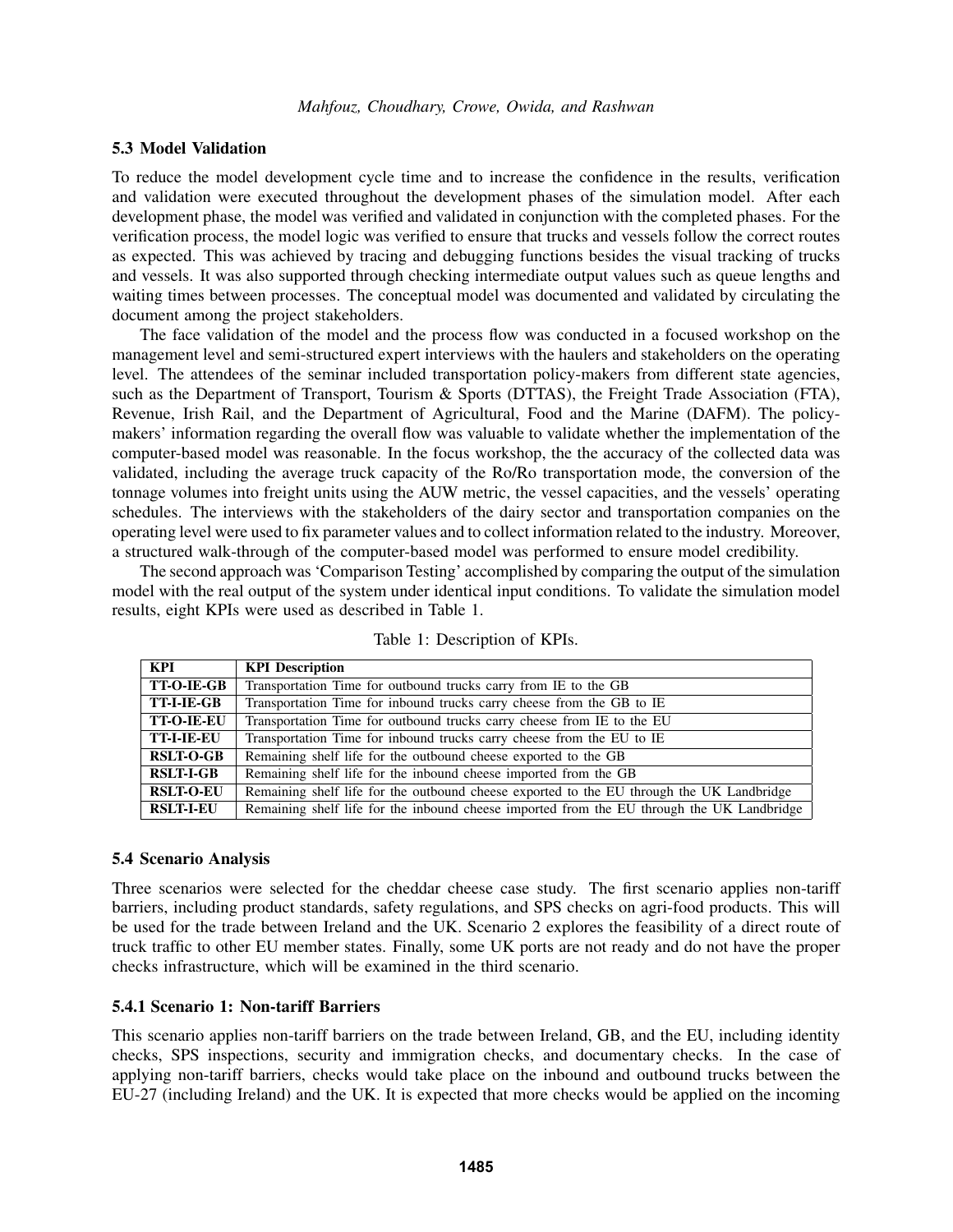vehicles to EU-27 and the UK, including full-identity checks and SPS checks. Different types of checks are used in this scenario (moderate documentary and SPS checks, strict documentary and SPS checks, moderate security checks, strict security checks).

To mimic this scenario, changes are applied to the percentage of trucks directed to the Green, Orange, and Red routes and the timing of the checks (Table [2\)](#page-9-0). A higher proportion of agri-food trucks will be directed to physical checks at Irish and EU ports. Also, transit check timings are assumed at the UK ports to be applied on the transit trucks using the UK Landbridge. It is expected that checks will take place at all the ports that link Ireland, the UK and EU-26 ports.

| <b>Scenario Mapping</b>                                                              | <b>Description</b>                                                                                                                                                                                                                                    |  |  |
|--------------------------------------------------------------------------------------|-------------------------------------------------------------------------------------------------------------------------------------------------------------------------------------------------------------------------------------------------------|--|--|
| AS-IS                                                                                | • No checks applied on the inbound/outbound trucks (including trucks carrying<br>cheese) at IE, GB or the EU Ports                                                                                                                                    |  |  |
| Moderate documentary<br>and SPS checks at IE,<br>GB, and the EU-26 ports             | • Majority of the inbound/outbound trucks directed to green route $(80 \%)$<br>Few incoming trucks are directed to SPS checks $(30\%)$<br>$\bullet$<br>• 50 % of the trucks carrying cheese are directed to SPS checks (according<br>to the EU rules) |  |  |
| <b>Strict documentary</b><br>and SPS checks at IE,<br>GB, and the EU-26 ports        | • A lower percentage of the inbound/outbound trucks directed to green routes<br>(60, 96)<br>• More inbound trucks (including trucks carrying cheese) are directed to SPS<br>checks $(70\%)$                                                           |  |  |
| Moderate security,<br>immigration and<br>documents compliance<br>checks (SIC checks) | • Few proportions of the inbound trucks (including trucks carrying cheese)<br>are directed to SIC checks $(30\%)$                                                                                                                                     |  |  |
| <b>Strict SIC checks</b>                                                             | • 50 % of the inbound trucks (including trucks carrying cheese) are directed<br>to SIC checks                                                                                                                                                         |  |  |

<span id="page-9-0"></span>Table 2: Mapping of the first scenario.

Table [3](#page-9-1) exhibits the simulation results of the first scenario for the four types of checks against the AS-IS situation. The AS-IS model represents the values of the KPIs in case there are no checks applied on the inbound and outbound trucks at IE, GB, and the EU borders. Moderate documentary and SPS checks at IE, GB, and the EU have an insignificant impact on all the KPIs as 80 % and 70 % of the inbound and outbound trucks avoid documentary and SPS checks, respectively. The effect of the strict strategy is substantially increasing the inbound and outbound trucks' transportation time (TT-O-IE-GB and TT-I-IE-GB). Hence, it has a significant reduction in the remaining shelf lifetime of the cheese imported or exported from or to IE, GB, and the EU.

<span id="page-9-1"></span>Table 3: Results of Scenario 1.

| <b>Strategies</b>                  |     | <b>Transportation Time</b> |       |              |            | Remaining shelf life |             |          |  |
|------------------------------------|-----|----------------------------|-------|--------------|------------|----------------------|-------------|----------|--|
|                                    | GB  | GB                         | $\Xi$ | $\mathbf{E}$ | B          | සි                   | $E_{\rm U}$ |          |  |
|                                    | œ   |                            | È     |              | ⊂          |                      |             | RSLT-LEU |  |
|                                    |     | TT-1-IE                    |       | TT-I-IE      | RSLT-      | RSLT-I-              | RSLT-       |          |  |
|                                    | E   |                            | Ě     |              |            |                      |             |          |  |
| <b>AS-IS Value</b>                 | 14  | 17                         | 26    | 26           | 98 %       | 98 %                 | $96 \%$     | $96\%$   |  |
| Moderate Doc & SPS Checks          | 20  | 21                         | 28    | 27           | 97<br>$\%$ | 97<br>$\%$           | $96 \%$     | 96 %     |  |
| <b>Strict Doc &amp; SPS Checks</b> | 134 | 160                        | 95    | 196          | 81 %       | 78 %                 | 87<br>$\%$  | $73\%$   |  |
| <b>Moderate Security Checks</b>    | 126 | 161                        | 90    | 199          | 82 %       | 78 %                 | 87<br>$\%$  | $72\%$   |  |
| <b>Strict Security Checks</b>      | 133 | 185                        | 96    | 201          | 82<br>$\%$ | 74 %                 | 87<br>$\%$  | $72\%$   |  |

The transportation time for inbound and outbound trucks between IE and GB has increased by at least nine times compared to the AS-IS setting (TT-O-IE-GB and TT-I-IE-GB). The inbound trucks from the EU to IE witnessed more than three times increase in the transportation time compared to the current setting (TT-O-IE-EU). The strict strategy has a tremendous negative impact on the remaining shelf life of the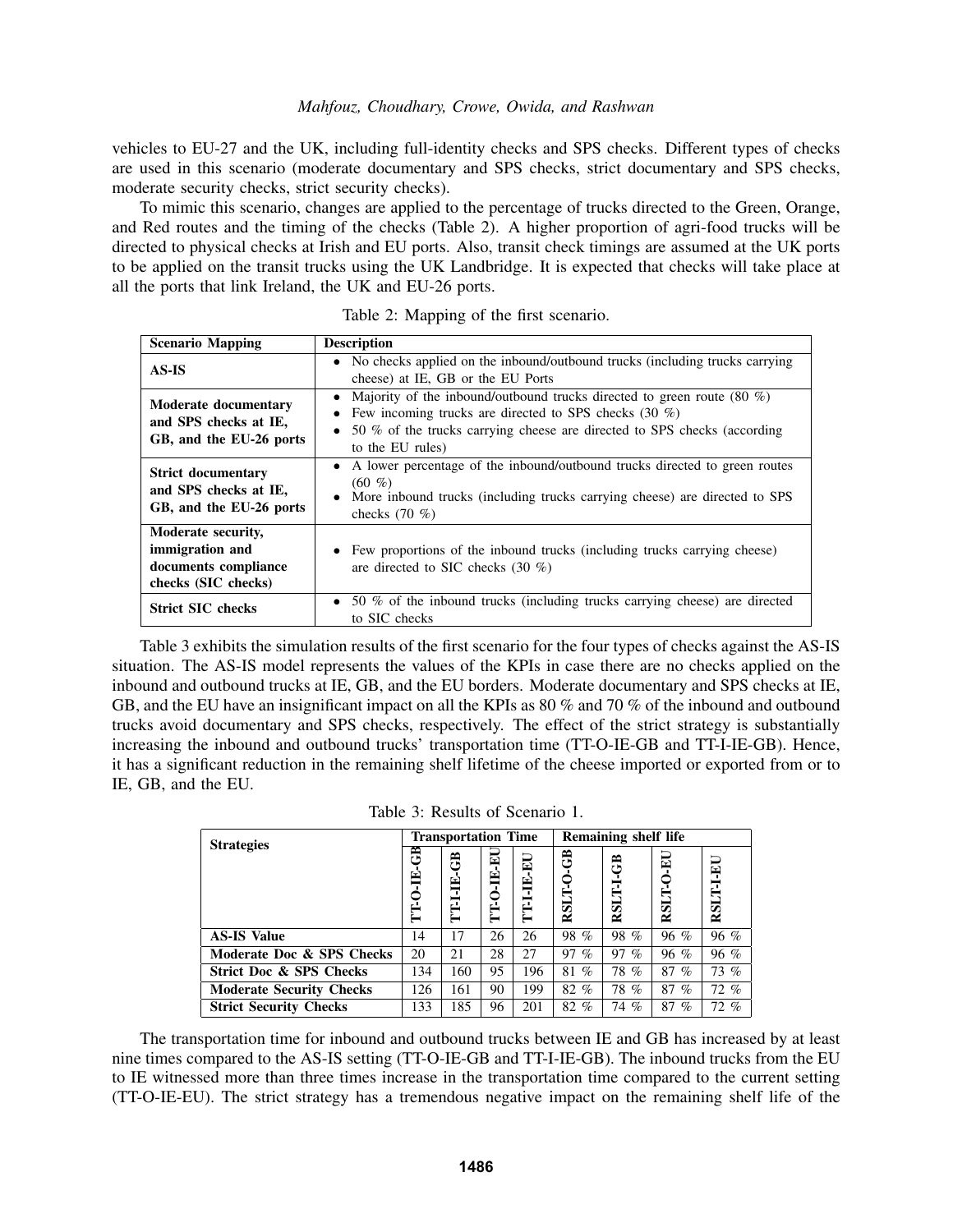cheese. Table [3](#page-9-1) shows that the minimum drop was  $9\%$  in the RSLT-O-EU while the maximum reduction was 24 % in RSLT-I-EU. Similarly, the impact of moderate security and the strict SIC check was too severe in the delay and shrinking the remaining shelf life.

Traffic through the channel tunnel would experience significant bottlenecks under all strategies except for moderate documentary and SPS checks. The capacity of customs officers has a critical effect in smoothing the flow and reducing the delays. Any reduction of the cheese products' shelf life because of non-tariff barriers presents a real risk for the value of Irish cheese. In the case of applying strict non-tariff barriers, the cheese sector will lose significant competitive advantages against competitors like New Zealand. Therefore, avoiding the non-tariff barriers on the trucks flowing to the UK market should be a priority for Irish cheese exporters.

#### 5.4.2 Scenario 2: Uncertainty of Landbridge

There is a lack of clarity regarding the UK's strategies for dealing with Irish drivers and operators after Brexit in terms of (1) mutual recognition of the AEO status, (2) access to the UK road transport market, (3) recognition of drivers' and operators' licenses, and (4) fair treatment for Irish transport companies.

The direct route to continental Europe can be used as an alternative to the Landbridge, providing the required certainty for the businesses. To test this scenario, all volumes of cheese products imported or exported from and to the continent through the Landbridge will be redirected to the direct routes to Cherbourg, Rotterdam, and Zeebrugge (Table [4\)](#page-10-0). Using the direct route will be subject to the existing vessel frequencies and capacities. The results of this scenario are exhibited in Figure [2.](#page-10-1)



<span id="page-10-0"></span>Table 4: Mapping of the second scenario.

<span id="page-10-1"></span>Figure 2: Results of Scenario 2 – uncertainty of UK Landbridge; (a) transportation time for inbound and outbound trucks, (b) remaining shelf life time of cheese.

The second scenario (Figure 2a) shows that, under strict security checks, the transportation time is expected to continue to grow if the Landbridge is the main route for inbound and outbound cheese products between Ireland and the EU. This scenario has a dramatic impact on the shelf life of the cheese products; with a reduction of 13 % in RLST-O-IE-EU and 28 % in RLST-I-IE-EU (Figure 2b). Prolonged delays of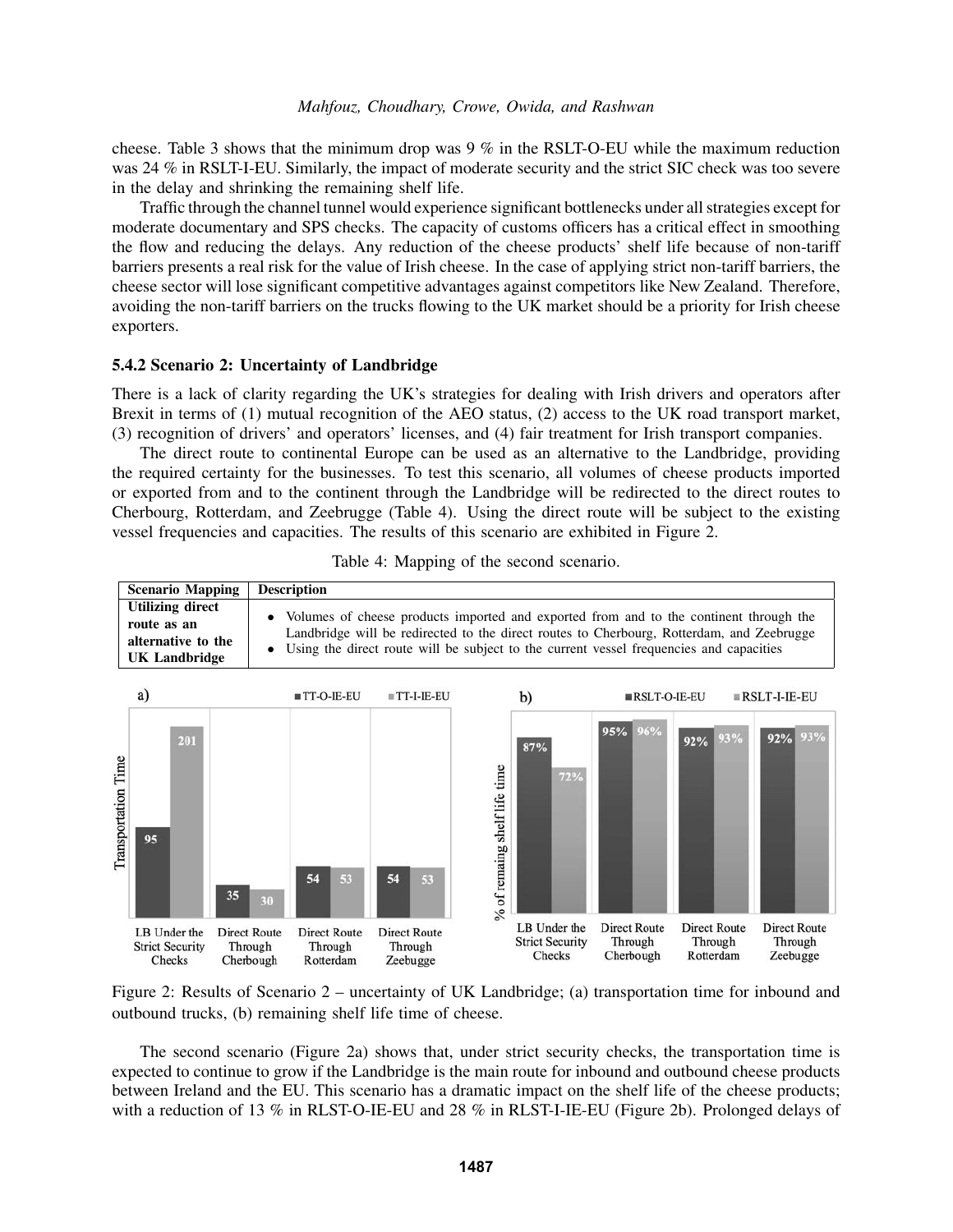the inbound trucks to Dublin from the EU-26 using the Landbridge are affected by the expected delays at the channel tunnel, west GB ports, and Dublin port.

In contrast, all other direct maritime routes demonstrated a consistent and reasonable transportation time as well as an acceptable remaining shelf life. Even under strict checking rules, the Landbridge remains an acceptable route for the cheese produce exporters. However, the uncertainty of the Landbridge makes the use of direct routes through Cherbourg, Rotterdam, or Zeebrugge an attractive alternative.

#### 5.4.3 Scenario 3: Lack of Checking Infrastructure at West GB Ports

In case of the cliff-edge situation, there are concerns about the readiness of many west UK GB ports, linked with east Irish ports in Dublin and Rosslare, for applying new border checks. All the UK's west GB ports, except Liverpool, converted their check infrastructure facilities to restaurants and other facilities. The implications of this action will be modelled, where Heysham, Holyhead, Fishguard, and Pembroke ports will not receive any inbound trucks from the Irish side. Table [5](#page-11-0) presents the scenario mapping for the lack of checking infrastructure at the west GB ports. Results of this scenario are contrasted with the moderate documentary and SPS checks strategy from Scenario 1 (Figure [3\)](#page-11-1).

| <b>Scenario Mapping</b>                                       | <b>Description</b>                                                                                                                                                                                                                                                                                                                                                                                                                               |
|---------------------------------------------------------------|--------------------------------------------------------------------------------------------------------------------------------------------------------------------------------------------------------------------------------------------------------------------------------------------------------------------------------------------------------------------------------------------------------------------------------------------------|
| <b>Lack of Checking</b><br>Infrastructure at<br>west GB ports | • All outbound trucks moving to GB or EU-26 through the Landbridge from<br>IE will use the Dublin-Liverpool route only<br>• The scenario will be tested using the current capacities and frequencies of<br>the ferries between Dublin and Liverpool<br>• Other routes – channel tunnels and direct routes – are operating normally<br>• The scenario outcomes are compared with the results of the moderate non-tariff<br>barriers in Scenario 1 |

<span id="page-11-0"></span>

| Table 5: Mapping of the third scenario. |  |
|-----------------------------------------|--|
|-----------------------------------------|--|



<span id="page-11-1"></span>Figure 3: Results of Scenario 3 – lack of checking infrastructure at west GB ports; (a) transportation time of trucks between IE, GB, and EU, (b) remaining shelf life time of cheese between IE, GB, and EU.

In comparison to the moderate checks, Figure 3a shows that there is obviously a sharp increase in the shipping time for the outbound flow from Ireland to the GB and the EU under Scenario 3.

Likewise, Scenario 3 has a significant consequence on the remaining shelf life of the outbound cheese between Ireland and GB with 14 % and 8 % drop in RSTL-O-GB and RSTL-O-EU, respectively (Figure 3b). In contrast, the lack of checking infrastructure at the west GB ports has insignificant implications on the transportation time of the inbound flow between Ireland and the EU (Figure 3a). Consequently, this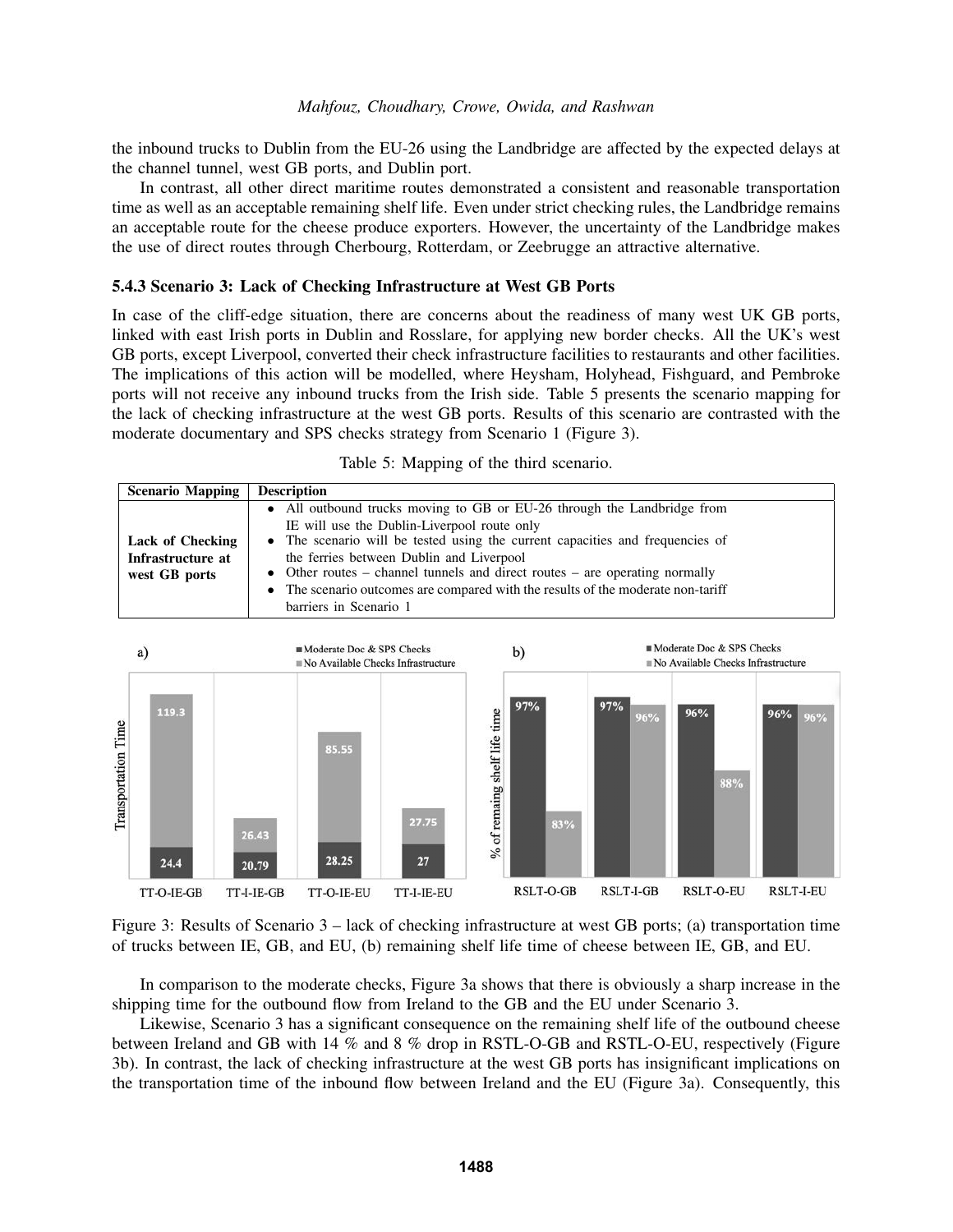seemed not to have any impact on the remaining shelf life time of the inbound cheese (Figure 3b), because all inbound trade between Ireland and the EU use alternative routes in this case.

This scenario exposed a significant bottleneck at the outbound flow from Dublin to Liverpool. Mitigating the bottleneck requires optimizing the use of the current capacities and the scheduled frequencies of the Dublin-Liverpool ferries to cope with the notable growth in the inbound traffic.

#### 6 DISCUSSION AND CONCLUSION

No other country in the EU is as reliant on the UK as Ireland. Both countries enjoy a tight trade partnership, frictionless supply chains, and easy access to the EU market through the UK Landbridge. The UK is seen as a significant market for different Irish exports including beef, food and drink, and iron and steel products. However, recent research showed that Irish exporters will lose a significant competitive advantage if WTO tariffs are applied to merchandise trade between Ireland and the UK Post-Brexit. Also, non-tariff barriers will add to the complexity and cost of Irish products exported to the retailers' shelves and processor facilities in the UK and the EU. The lack of the proper checking infrastructure at the entry points to Ireland, the UK, and the EU (i.e., ports) also contributes substantially to the ambiguity that surrounds the transportation procedures and the trucks' traffic performance between Ireland, the UK, and the EU through the UK Landbridge.

Cheese, as an important export sector in Ireland, is directly affected by the obligations of non-tariff barriers, because it is reliant on the UK market and the limited shelf life of the cheese products. From the businesses perspective, the study presents valuable indications for the decision-makers to assess the potential implications of a range of scenarios that may arise as a result of Brexit. The model outcomes suggest that the Irish and EU negotiators need to emphasize on easing the non-tariff barriers at the UK ports and providing fast lanes (i.e., Green Route lane) for the trucks that carry limited shelf life and perishable products. For the cheese sector, this is an important negotiating position since the value of the cheese products is tightly related to the shelf life time and the fast product delivery to the clients. In the same context, cheese exporters realized that more investments are required to afford more refrigerated trucks (i.e., reefer trucks) to maintain the products' shelf life against the expected delay at the UK borders.

In another context, cheese exporters were continuously questioning the benefits of using the UK Landbridge as the only maritime route to Europe after Brexit. The model outcomes have emphasized these concerns given the resulting long delay of the trucks at the ports' checkpoints under the tested scenarios, particularly strict documentary and immigration checks scenario. Additionally, the lack of mutual recognition of the Irish drivers' and operators' documents at the UK side and the regulatory divergence between the UK and the EU post-Brexit obliged cheese businesses and logistics operators to find alternative routes to avoid the UK Landbridge. Moving from using the UK Landbridge, the most efficient route from a financial and time-competitiveness point of view, to direct routes to continental Europe must be accompanied with feasible ferries' capacities and frequencies. Establishing robust direct continental routes is essential not only to replace the UK Landbridge, but also to support Irish cheese exporters to extend their markets beyond Europe. However, to achieve this objective, a close collaboration between the state agencies, shipping lines, and exporters is required. In addition, more investments are essential to replace the traditional Roll-on/Roll-off refrigerated trucks with refrigerated containers to maintain the shelf life of the products during the long transportation journeys to the new cheese markets in the Middle and Far East.

The model outcomes have also shown the importance of preparing a suitable checking infrastructure at the Irish and the UK ports before the end of the transition period. Failure of doing so will cause bottlenecks on both sides of the Irish Sea that will severely harm cheese supply chains. Cheese businesses are designed based on just-in-time dynamics and fast movement of the products across the current frictionless borders between Ireland and the UK. The level of uncertainty inherently associated with Brexit may raise unforeseen effects and changes beyond the considered variables in the study. Cheese exporters may respond to this uncertainty by reviewing their supply chain designs, opting for direct service to the continent or shifting the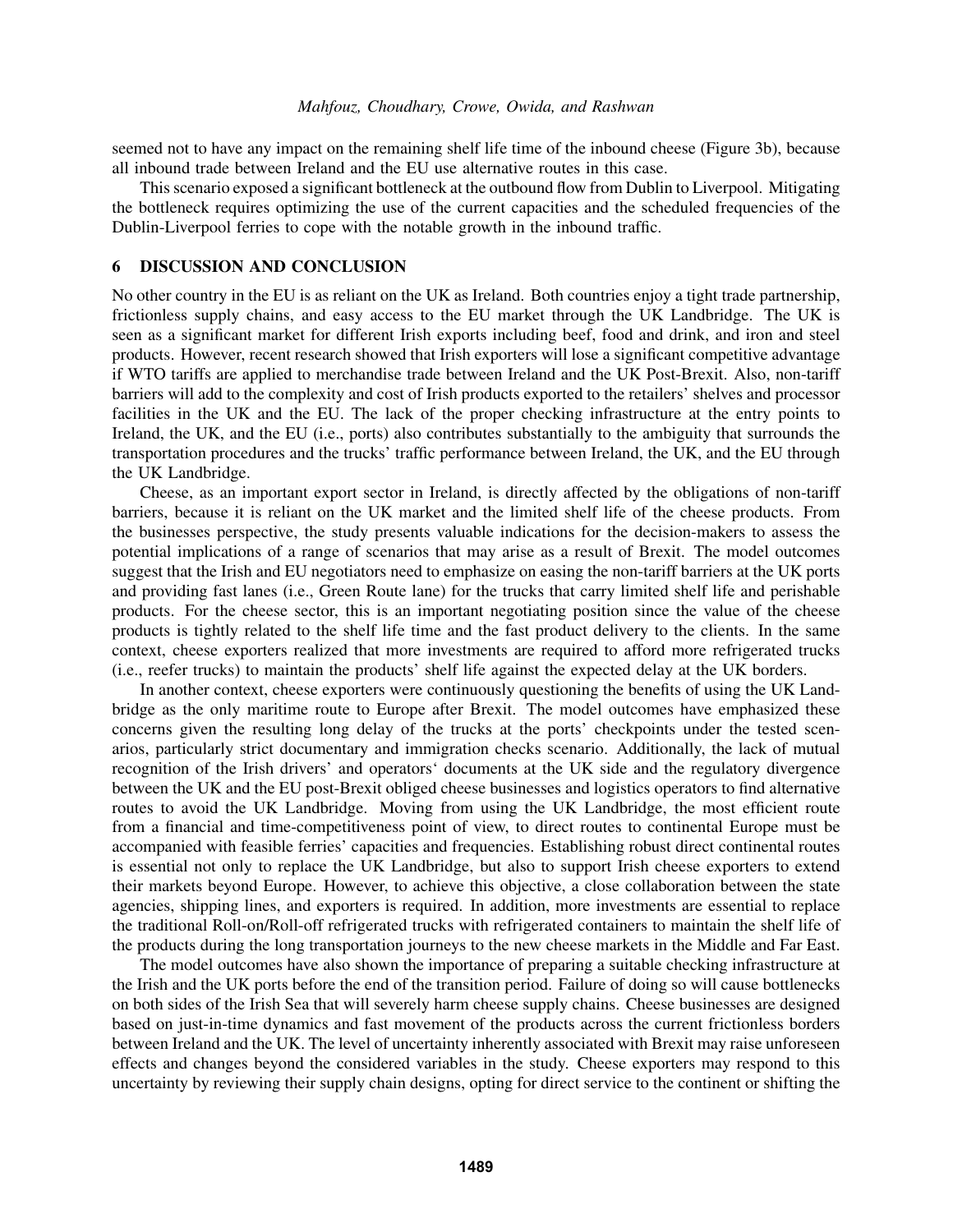trade to other markets. Further research is recommended to assess the potential changes and new scenarios, and to apply the utilized research methodology to support other economic sectors against the Brexit risk.

The unclear situation at the border control posts in Ireland and the UK after the transition period undermines the ability of the Irish businesses to take effective decisions and make long-term plans with regard to their supply chain designs, expansion trades to new markets and the shape of trade relations between Ireland and the UK. A simulation-based scenario mapping model could play a pivotal role to lift a segment of this uncertainty and provide decision-makers with a better visibility to their supply chains and the related trade flow. There is also a worry that if WTO rules come into effect following the transition period, tremendous additional cost would be added to the cheese exporters as the introduction of tariffs and quotas to Irish dairy products is estimated to increase by 35.5 %. If tariffs are to be applied to Irish cheddar exports, this would cost the producers around  $\in 161,899,848$  million per annum, should 2016 export volumes be maintained. In this case, the competitive advantage for Irish cheese in the UK market will be significantly affected compared to the benefits of other cheese producers, e.g., New-Zealand.

#### ACKNOWLEDGMENTS

This study has received funding from the DG REFORM Unit in the European Commission to investigate the implications of Brexit on the Irish supply chain sector. We would like to express our gratitude to the partners in the cheese sector in Ireland for their inputs to this research.

#### REFERENCES

<span id="page-13-9"></span>Bachev, H. 2013. "Risk Management in the Agri-Food Sector". *Contemporary Economics* 7(1):45–62.

- <span id="page-13-15"></span>Bord Bia 2019. "Export Performance & Prospects 2019-2020". Technical report, An Bord Bia – Irish Food Board, Dublin.
- <span id="page-13-2"></span>Breen, B., P. Brewster, A. Tsakiridis, and C. O'Driscoll. 2018. "The Implications of BREXIT on the Use of the Landbridge". Technical report, The Irish Maritime Development Office, Dublin.

<span id="page-13-4"></span>Cheptea, A., and M. Huchet. 2019. "Will a No-deal Brexit Disturb the EU-UK Agri-food Trade?". *EuroChoices* 18(2):28–36.

- <span id="page-13-12"></span>Crainic, T. G., G. Perboli, and M. Rosano. 2018. "Simulation of Intermodal Freight Transportation Systems: A Taxonomy". *European Journal of Operational Research* 270(2):401–418.
- <span id="page-13-0"></span>Crowe, J., M. Mesabbah, and A. Arisha. 2015. "Understanding the Dynamic Behaviour of Three Echelon Retail Supply Chain Disruptions". In *Proceedings of the 2015 Winter Simulation Conference*, edited by L. Yilmaz, W. K. V. Chan, I. Moon, T. M. K. Roeder, C. Macal, and M. D. Rossetti, 1948–1959. Piscataway, New Jersey: IEEE.
- <span id="page-13-17"></span>DAFM 2019. "Annual Review and Outlook for Agriculture, Food and the Marine". Technical report, Department of Agriculture, Food and the Marine, Dublin.
- <span id="page-13-8"></span>Donnellan, T., and K. Hanrahan. 2016. "Brexit Potential Implications for the Irish Agri-Food Sector". Technical report, FAPRI-Ireland Partnership, Agricultural and Farm Surveys Department, Teagasc.

<span id="page-13-18"></span>Euromonitor 2019. "Cheese in Ireland". Technical report, London.

- <span id="page-13-16"></span>FSAI 2019. "Guidance Note No. 18 Validation of Product Shelf-Life". Technical report, Dublin.
- <span id="page-13-1"></span>IMDO 2019. "The Irish Maritime Transport Economist". Technical report, Irish Maritime Develpoment Office.
- <span id="page-13-3"></span>Irish Government 2017. "BREXIT Ireland's Priorities". Technical report, Dublin.
- <span id="page-13-14"></span>Irish Government 2019. "Preparing for the Withdrawal of the United Kingdom from the European Union Contingency Action Plan Update". Technical Report July, Dublin.
- <span id="page-13-10"></span>Jacxsens, L., P. A. Luning, J. G. A. J. van der Vorst, F. Devlieghere, R. Leemans, and M. Uyttendaele. 2010. "Simulation Modelling and Risk Assessment as Tools to Identify the Impact of Climate Change on Microbiological Food Safety – The Case Study of Fresh Produce Supply Chain". *Food Research International* 43:1925–1935.
- <span id="page-13-6"></span>Lawless, M., and E. L. W. Morgenroth. 2019. "The Product and Sector Level Impact of a Hard Brexit Across the EU". *Contemporary Social Science* 14(2):189–207.
- <span id="page-13-5"></span>Lawless, M., J. P. Neary, and Z. Studnicka. 2019. "South-North Trade in Ireland: Gravity and Firms from the Good Friday Agreement to Brexit". *The Economic and Social Review* 50(4):751–766.
- <span id="page-13-11"></span>Leblanc, D. I., S. Villeneuve, L. H. Beni, A. Otten, A. Fazil, R. Mckellar, and P. Delaquis. 2015. "A National Produce Supply Chain Database for Food Safety Risk Analysis". *Journal of Food Engineering* 147:24–38.
- <span id="page-13-13"></span>Mahfouz, A., D. Allen, A. Arisha, R. Elbert, and M. Gleser. 2019. "A Post-Brexit Transportation Scenario Analysis for an Agri-Fresh Produce Supply Chain". In *Proceedings of the 2019 Winter Simulation Conference*, edited by N. Mustafee, K.-H. G. Bae, S. Lazarova-Molnar, M. Rabe, C. Szabo, P. Haas, and Y.-J. Son, 1789–1800. Piscataway, New Jersey: IEEE.
- <span id="page-13-7"></span>Matthews, A. 2017. "Brexit Impacts on Irish Agri-Food Exports to the UK". *EuroChoices* 16(2):26–32.